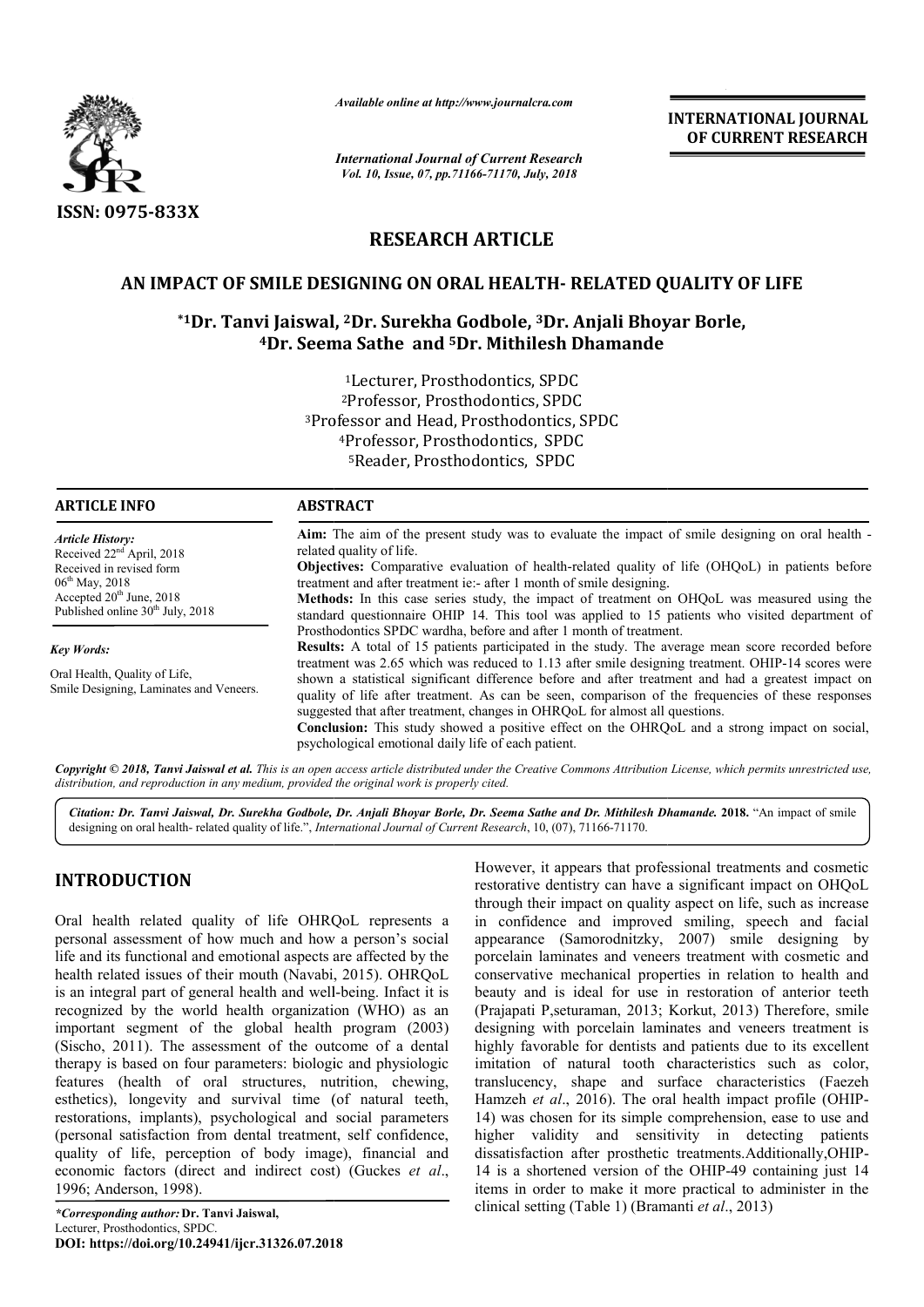## **MATERIALS AND METHODS**

In this study, Oral health related –quality of life (OHRQol) was evaluated for 15 patients, before and after 1 month of treatment, reported to Department of Prosthodontics, Sharad Pawar Dental College, Sawangi (M), Wardha.

### **Inclusion criteria**

- Patients of age of 14 years and above
- Patient having problem only in esthetic region will be consider.

**Exclusion criteria:** Those unable to complete the questionnaire for whatever reason were excluded from the study and not ready to participate in the study.

### **MATERIALS AND METHODS**

Based on these criteria, a total 15 patients were included in this study. All patients provided informed consent, which included a complete discussion of potential benefits of smile designing by porcelain laminates and veneers, care of prosthesis and improvement in quality of life. Purpose of the study was also explained to the patients and they were given a choice to exit from the study whenever they want. After providing informed consent, patients performed the OHIP-14 (Italian version of the OHIP-14 questionnaire) in order to investigate the OHRQoL of the participants before and after 1 month of smile designing treatment. Subsequently patients were subjected to the smile designing treatment performed by the same operator. After 1 month of completion of smile designing treatment, patients were completed again the same OHIP-14 questionnaire, which was then comparatively analyzed between pretreatment and post treatment OHIP-14 questionnaire. OHIP-14 measures quality of life in seven domains (2 questions for each domains) of functional limitation, physical discomfort, physical discomfort, physical disability, psychological disability, social disability, and physical disability. Frequency was codified using a likert scale with 5 options like zero for (never), one for (rarely), two for (sometimes), three for (frequently), and four for (almost always).The final total score of OHIP-14 ranged from 0 to 56. A lower total score and closer to zero indicted a higher level of quality of life and a better OHRQoL. Demographic data of the patients as well as information obtained from OHIP-14 at the two time points were analyzed with SPSS(version 22.0) using descriptive stastistics. Shapriowilk test was used to check the normality of data and Wilcoxon test was used to compare the average scores of the questionnaire before and after treatment.

# **RESULTS**

A total of 15 patients participated in the study. Table 2 shows the data of the patients before and after treatment based on OHIP-14 scale. The average mean score recorded before treatment was 2.65 which was reduced to 1.13 after smile designing treatment. OHIP-14 scores were shown a statistical significant difference before and after treatment and had a greatest impact on quality of life after treatment (Graph1). As can be seen, comparison of the frequencies of these responses suggested that after treatment, changes in OHRQoL for almost all questions.

# **DISCUSSION**

OHRQoL is defined as multifaceted model that considers individual's comfort when eating, sleeping, and engaging in social interaction, their self esteem and their satisfaction with respect to their oral health.

OH-Qol is explained by using the personal assessment of how the following factors affect a person's well being.

- Functional factors
- Psychological factors
- Social factors
- Experience of pain and discomfort.

There are three groups of instruments which may be used as standards of OHQoL measures.

- **Generic measures:-** Generic measures do have uses in comparisions across populations and have scope for use in economic evaluation. But they have limited ability to capture the effect of certain interventions
- **Utility measures:-**The use of these measures in clinical trial require measurement of the patient's quality of life throughout the study. There are two fundamental approaches to utility measurement.
	- To ask patients a number of questions about their function and to classify the patients into categories on the basis of their responses.
	- To ask patients to make a single rating of all aspects of their quality of life.
- **Specific measures:-** they focuses on a particular condition, disease, population or problem.

The need to develop patient oriented measures of oral health status was first given by Cohen and Jago. Basically, there are three categories of OHRQoL measure as indicated by Slade. These are ;-

- Social indicators
- Global self rating of OHRQoL/ single item rating
- Multiple item questionnaire.

So, according to all these instrumental scale present study is based on multiple item questionnaire system given by Slade and these system, we prefer these scale because it is considered as most extensive method to evaluate OHRQoL. The specific instruments are specialized by some researchers to measure specific oral conditions. Some of the currently adapted OHRQoL questionnaire are mentioned (Deepa chandrashekaraiah, 2017). OH-QoL is considered as best self assessing tool. So, in this present study OH-QoL assessing tool is used to see the patients perception regarding their dental treatment (Pre treatment assessment and Post treatment assessment). The questionnaire used is validated questionnaire, and is one of the most comprehensive measures of oral health based on 7 domains: functional limitation, physical pain, psychological discomfort, physical disability, psychological disability, social disability and handicap (Slade, 1994). E-Baramanti in 2013 carried out a study to measure the OHRQoL before and after prosthodontic implant therapy to determine physical and psychological impact amongst patient (Bramanti *et al*., 2013).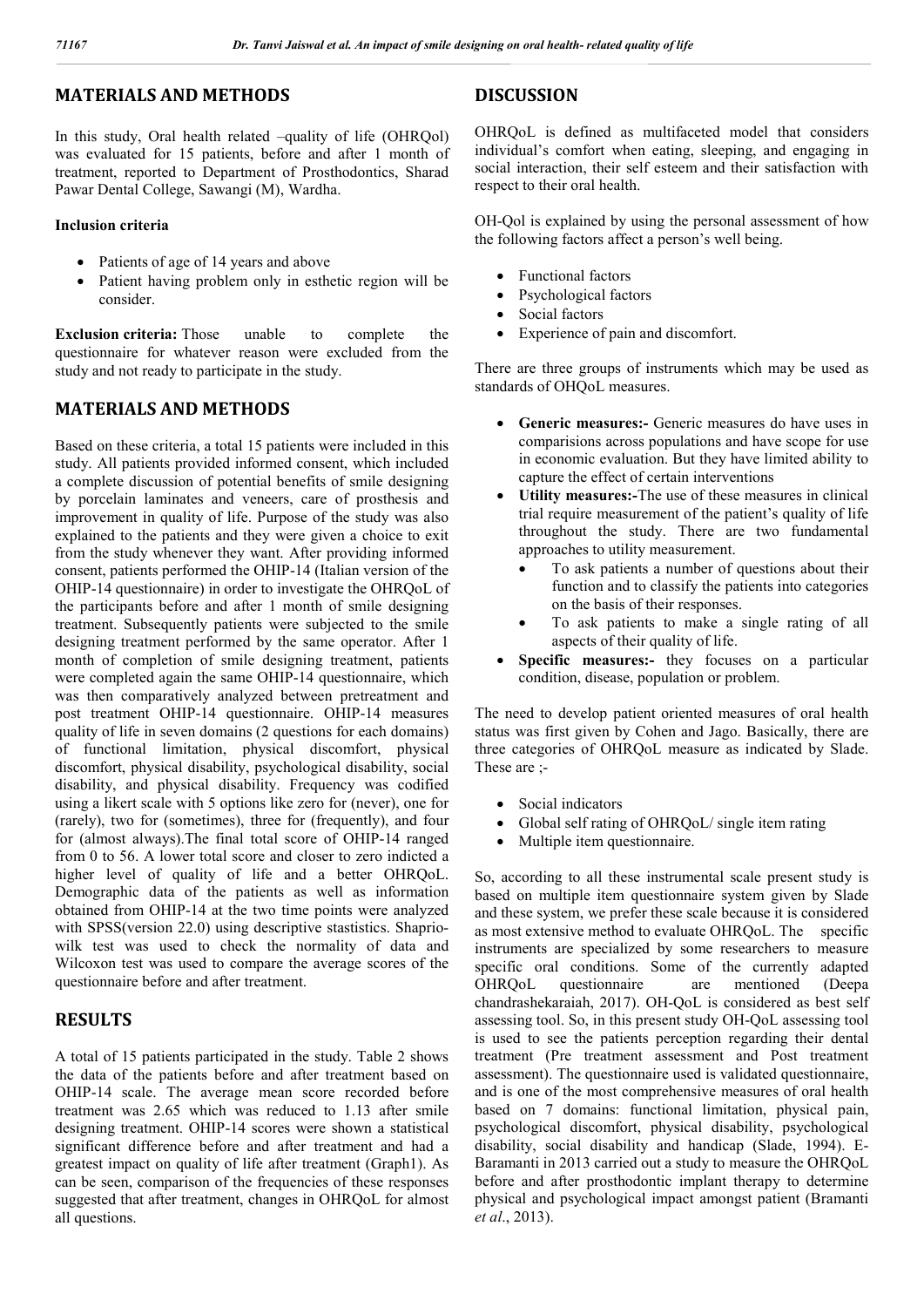| Table 1. Items compositing the shortened version of the oral health impact profile questionnaire |  |  |  |  |
|--------------------------------------------------------------------------------------------------|--|--|--|--|
|                                                                                                  |  |  |  |  |

|     | Phonatory function : trouble pronouncing words |
|-----|------------------------------------------------|
| 2)  | Taste function: Sense of taste worsened        |
| 3)  | Physical pain : Painful aching in mouth        |
| 4)  | Uncomfortable and difficult eating             |
| 5)  | Felt self conscious                            |
| 6)  | Felt tense or irritated                        |
| 71  | Diet unsatisfactory                            |
| 8)  | Interrupt meals                                |
| 9)  | Difficulty relaxing                            |
| 10) | Been embarrassed                               |
| 11) | Irritable with other people                    |
| 12) | Difficulty conducting usual jobs               |
| 13) | Daily life less satisfying                     |
| 14) | Total impediment                               |

### **Table 2. The comparison of OHIP-14 In 15 patients before and after smile designing treatment.**

|          | <b>Questions</b>                                                                                         | <b>Before Treatment</b> |          |                             | After Treatment |                    |                 |                   |          |                       |            |               |                         |                              |
|----------|----------------------------------------------------------------------------------------------------------|-------------------------|----------|-----------------------------|-----------------|--------------------|-----------------|-------------------|----------|-----------------------|------------|---------------|-------------------------|------------------------------|
| Sr.      |                                                                                                          | Never<br>0N(%)          | Rarely   | Sometimes<br>$\overline{2}$ | Frequently      | Almost<br>always 4 | $Mean \pm SD$   | Never<br>$\Omega$ | Rarely   | Sometimes<br>$\gamma$ | Frequently | Almost always | $Mean \pm SD$           | $\gamma$ 2-value/p-<br>value |
| No       |                                                                                                          |                         |          |                             |                 |                    |                 |                   |          |                       |            |               |                         |                              |
|          | Have you had trouble pronouncing any words<br>because of problems with your teeth, mouth?                | 13 (86.7)               | 2(13.3)  | $\Omega$                    | $\Omega$        | $\Omega$           | $1.13 \pm 0.35$ | 15 (100)          | $\Omega$ | $\Omega$              | $\Omega$   | $\Omega$      | $1.00 \pm 0.00$         | 0.157                        |
| 2        | Have you felt that your sense of taste has<br>worsened because of problems with your teeth,<br>mouth?    | 12(80)                  | 2(13.3)  | 1(6.7)                      | $\Omega$        | $\Omega$           | $1.26 \pm 0.59$ | 15(100)           | $\Omega$ | $\Omega$              | $\Omega$   | $\Omega$      | $\overline{1.00}$ ±0.00 | 0.102                        |
| 3        | Have you had painful aching in your mouth?                                                               | 10(66.7)                | 3(20.0)  | $\Omega$                    | $\Omega$        | 2(13.3)            | $1.73 \pm 1.38$ | 14(93.3)          | 1(6.7)   | $\theta$              | $\Omega$   | $\Omega$      | $1.06 \pm 0.25$         | 0.039                        |
| $\Delta$ | Have you found it to eat any<br>uncomfortablefoods because of problems with<br>vour teeth, mouth?        | 13(86.7)                | 1(6.7)   | 1(6.7)                      | $\Omega$        | $\Omega$           | $1.20 \pm 0.56$ | 10(66.7)          | 1(6.7)   | 1(6.7)                | 2(13.3)    | 1(6.7)        | $1.86 \pm 1.40$         | 0.039                        |
| 5        | Have you been self conscious because of your<br>teeth. mouth?                                            | 3(20.0)                 | 1(6.7)   | 1(6.7)                      | 7(46.7)         | 3(20.0)            | $3.40 \pm 1.45$ | 15(100)           | $\Omega$ | $\Omega$              | $\Omega$   | $\Omega$      | $1.00 \pm 0.00$         | 0.002                        |
| -6       | Have you felt tensed because of problems with<br>vour teeth, mouth?                                      | 1(6.7)                  | $\Omega$ | 1(6.7)                      | 3(20.0)         | 10(66.7)           | $3.70 \pm 1.12$ | 14(93.3)          | 1(6.7)   | $\Omega$              | $\Omega$   | $\Omega$      | $1.06 \pm 0.25$         | 0.001                        |
|          | Has your diet been unsatisfactory because of<br>problems with your teeth, mouth?                         | 9(60.0)                 | 3(20.0)  | 2(13.3)                     | 1(6.7)          | $\theta$           | $1.66 \pm 0.97$ | 12(80.0)          | $\Omega$ | $\Omega$              | 1(6.7)     | 2(13.3)       | $1.73 \pm 1.53$         | 0.739                        |
| 8        | Have you had to interrupt meals because of<br>problems with your teeth, mouth?                           | 15(100)                 | $\Omega$ | $\theta$                    | $\Omega$        | $\Omega$           | $1.00 \pm 0.00$ | 15 (100)          | $\Omega$ | $\Omega$              | $\Omega$   | $\Omega$      | $1.00 \pm 0.00$         | 1.000                        |
| 9        | Have you found it difficult to relax because of<br>problems with your teeth, mouth?                      | 7(46.7)                 | 2(13.3)  | 2(13.3)                     | 2(13.3)         | 2(13.3)            | $2.33 \pm 1.54$ | 15(100)           | $\Omega$ | $\Omega$              | $\Omega$   | $\Omega$      | $1.00 \pm 0.00$         | 0.011                        |
| 10       | Have you been a bit embarrassed because of<br>problems with your teeth, mouth?                           | $\Omega$                | $\Omega$ | 1(6.7)                      | 2(13.3)         | 12(80.0)           | $3.73 \pm 0.59$ | 14(93.3)          | 1(6.7)   | $\Omega$              | $\Omega$   | $\Omega$      | $1.06 \pm 0.25$         | 0.000                        |
| 11       | Have you been a bit irritable with other people<br>because of problems with your teeth, mouth?           | 3(20.0)                 | $\Omega$ | 1(6.7)                      | 2(13.3)         | 9(60.0)            | $3.93 \pm 1.62$ | 15(100)           | $\Omega$ | $\Omega$              | $\Omega$   | $\Omega$      | $1.00 \pm 0.00$         | 0.001                        |
| 12       | Have you had difficulty doing your usual jobs<br>because of problems with your teeth, mouth?             | $\Omega$                | $\Omega$ | 1(6.7)                      | 2(13.3)         | 12(80.0)           | $3.83 \pm 0.59$ | 14(93.3)          | 1(6.7)   | $\theta$              | $\Omega$   | $\Omega$      | $1.06 \pm 0.25$         | 0.000                        |
| 13       | Have you felt that life in general was less<br>satisfying because of problems with your teeth.<br>mouth? | 1(6.7)                  | $\Omega$ | $\Omega$                    | 3(20.0)         | 10(73.3)           | $3.53 \pm 1.06$ | 15(100)           | $\Omega$ | $\Omega$              | $\Omega$   | $\Omega$      | $1.00 \pm 0.00$         | 0.000                        |
| 14       | Have you been totally been unable to function<br>because of problems with your teeth, mouth?             | 14(93.3)                | 1(6.7)   | $\Omega$                    | $\Omega$        | $\Omega$           | $1.06 \pm 0.25$ | 15(100)           | $\Omega$ | $\Omega$              | $\Omega$   | $\Omega$      | $1.00 \pm 0.00$         | 0.317                        |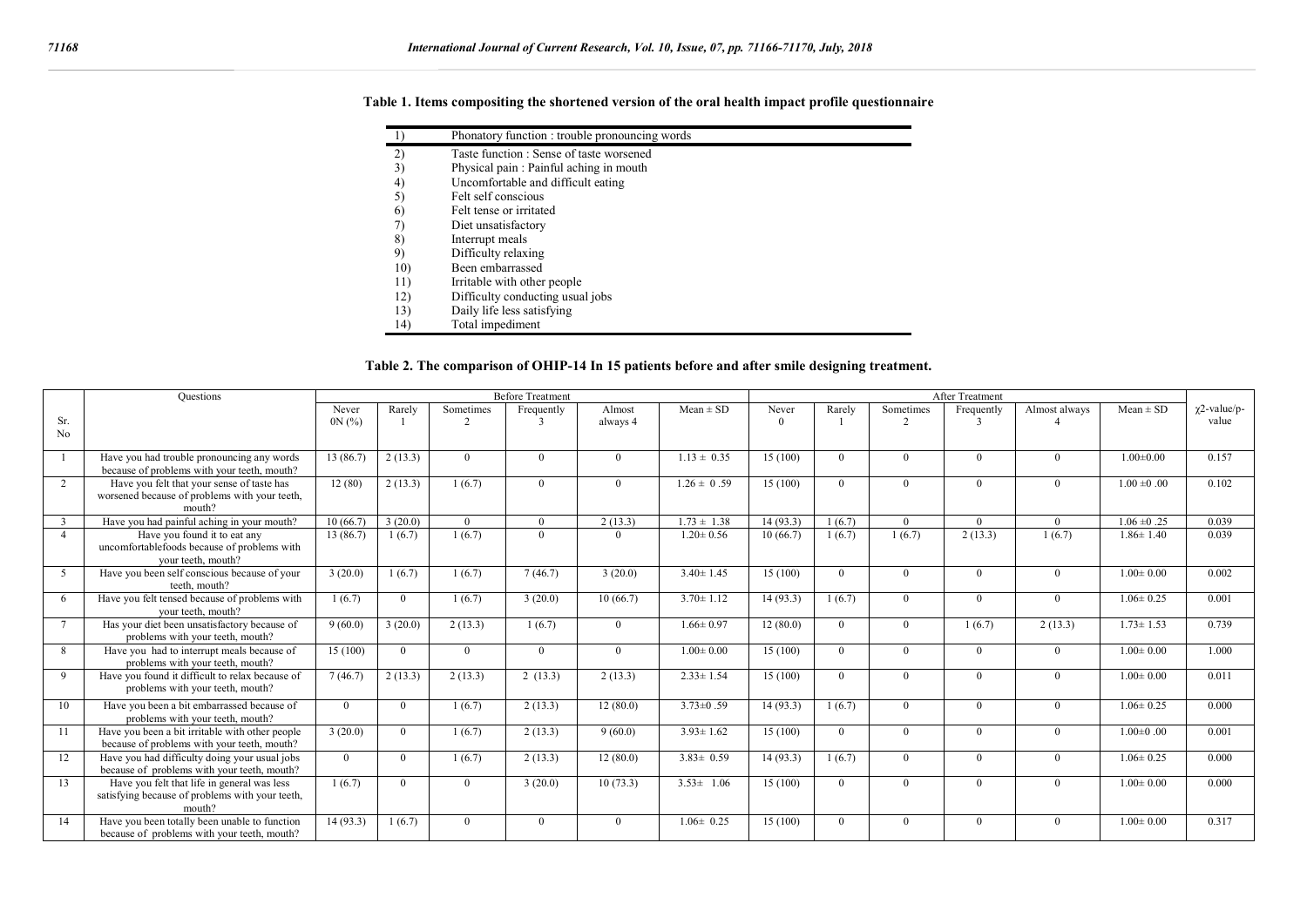

**Graph 1. The comparison of OHIP-14 In 15 patients before and after smile designing treatment**

| Sr no. | Authors                 | Year | Name of measures                         |
|--------|-------------------------|------|------------------------------------------|
|        | Cushing et al           | 1986 | Social impact of dental disease          |
|        | Atchison and Dolon      | 1990 | Geriatric oral health assessment index   |
|        | <b>Strauss and Hunt</b> | 1993 | Dental impact profile                    |
| 4      | Slade and Spencer       | 1994 | Oral health impact profile               |
|        | Locker and Miller       | 1994 | Subjective oral health status indicators |
| b      | Leo and sheiham         | 1996 | Dental implant on daily living           |
|        | Aduulyanon and sheiham  | 1997 | Oral impacts on daily performances       |
|        | Mc- Grath and Bedi      | 2000 | OH-OoL                                   |

Faezeh Hamzeh *et al* in 2016 carried out a study to determine a impact of laminate veeners, on oral health -related quality of life and concluded that esthetic dental treatment using laminate veeners would significantly affect OHQoL. But this study is limited to patients undergoing laminates an veeners (Faezeh Hamzeh *et al*., 2016). So this present study was carried out to evaluate the impact of smile designing on oral health related quality of life. So that evaluation of OHQoL is applicable to all patients undergoing anterior restoration or smile designing. This study confirmed the improvement of OHRQoL in almost all domain. After smile designing treatment significant and nearly significant results were achieved regarding all questions based on OHIP-7 scale. As Faezeh Hamzeh *et al* in their study concluded that maximum score recorded was 34 before treatment which was reduced to 31 after treatment. Similarly, the present study also shows a marked difference or dropdown when it was compared for same patient for before and after questionnaire format based on OHIP-14 scale, Average mean score before treatment was 2.65 which was reduced to 1.13 after treatment. Nowadays, due to increased awareness of beauty among society and its importance in the community, many patients are seeking cosmetic restorations, natural tooth color and correction of dental problems with smile designing to change their appearance in an attempt to achieve improvements in their quality of life (Samorodnitzky *et al*., 2007).

#### **Conclusion**

OHRQoL, has a multitude of substantive applications for the field of dentistry, healthcare, and dental research.

Patient oriented outcomes like OHRQoL will enhance our understanding of the relationship between oral health and general health. Preoperative and postoperative assessments of OHRQoL exhibited significant differences in all the patients. This study showed a positive effect on the OHRQoL and a strong impact on social, psychological emotional daily life of each patient.

#### **REFERENCES**

- Anderson, JD. 1998. The need for criteria on reporting treatment outcomes. *J Prosthet Dent.,* 79:49-55.
- Bramanti, E., Matacena, G., Cecchetti, F., Arcuri, C., Cicciu. M. 2013. Oral health related quality of life in partially edentulous patients before and after implant theraphy: A 2 year longitudinal study:Oral implantology- Anno VI- N. 2/: 37-42
- Deepa chandrashekaraiah, Sushma Rudraswamy, 2017. A brief insight into Oral health related quality of life. *International Journal of oral health and medical research*.March april, Vol-3;Issue 6:121-125.
- Faezeh Hamzeh, Raha Habib-Agahi, Nader Navabi, Shiva pouradeli. 2016. The impact of laminate veneer restoration on oral health-related quality of life:A case series study.J Oral Health Oral Epidemiol/ Summer;vol 5, No-3, 134- 140.
- Guckes AD, Scurria MS, Shugars DA. 1996. A conceptual framework for understanding outcomes of oral implant therapy. *J Prosthet Dent.,* 75:633-639